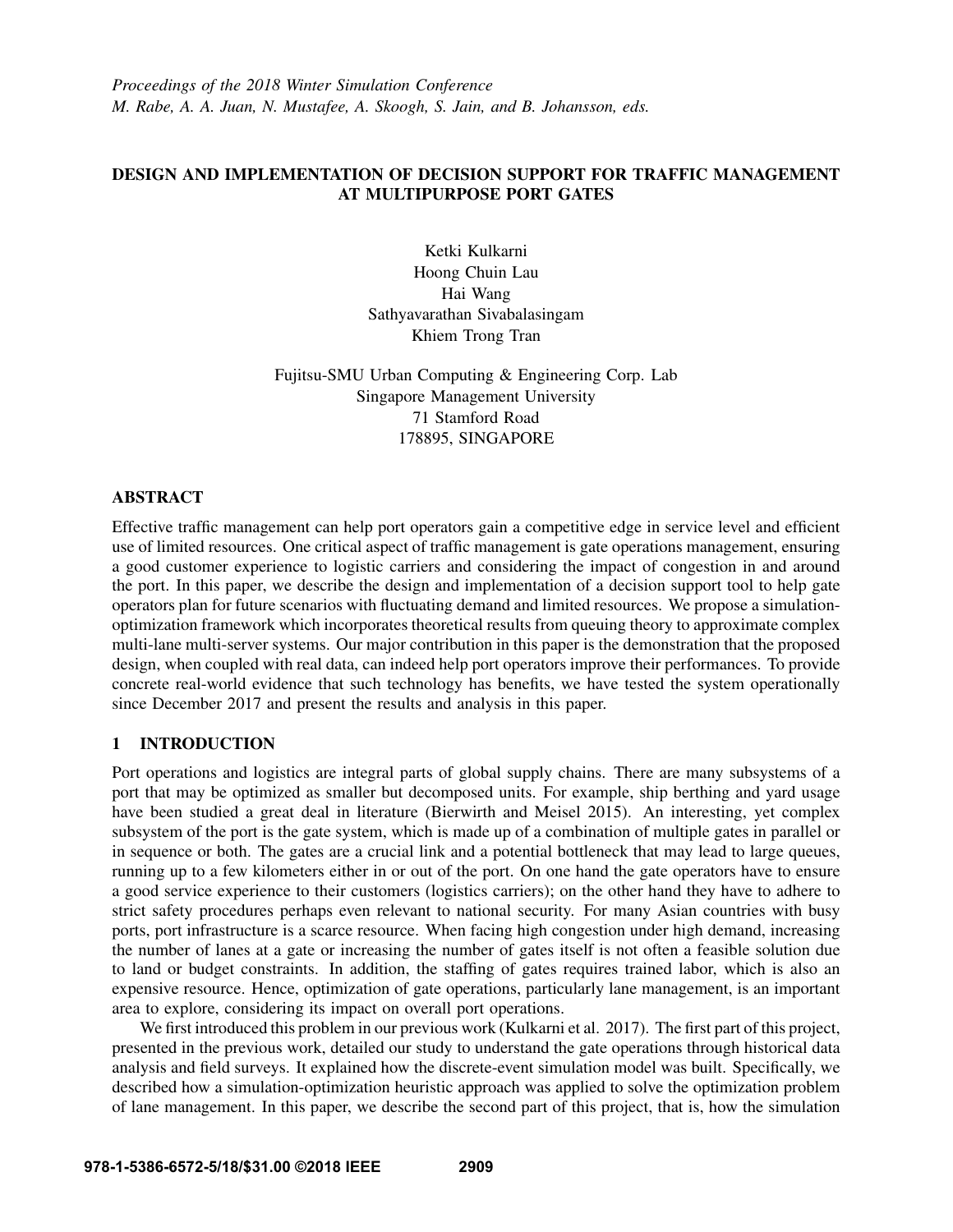model has been incorporated into a decision support tool, along with an optimization solver. We have developed a mathematical model that solves the problem exactly, using an Integer Linear Programming (ILP) solver. This exact formulation is part of the engine of the tool. We also describe how this tool was designed, implemented and finally tested under multiple scenarios at the port. The results from the field trials are analyzed to quantitatively demonstrate the value of the tool. We now provide a brief description of the system that is being modeled.

The port in our study uses different freight vehicles (trucks) to bring cargo to and from vessels (ships). There are multiple gates at different locations for entry and exit of these freight vehicles. Since this is a multipurpose port, the vehicles are varied. The services required by a vehicle depend on the type of cargo they carry and hence service time is a function of vehicle type. Each vehicle needs to undergo multiple kinds of services, such as driver identification and cargo verification. A checkpoint may provide only one kind of service at the gate and hence a vehicle is required to visit multiple checkpoints before entering or exiting the port. The choice of lane or gate does not affect the service time. The tool described in this paper has been developed for deployment at the main gate of the port, for managing the exit lanes. These lanes are used by vehicles to exit the port, carrying various types of cargo. There are multiple identical lanes in parallel, each with multiple successive checkpoints. Every vehicle needs to pass through these checkpoints in sequence. More details on the layout are presented in Section 3.1. The rest of the paper is organized as follows. The next section presents a literature review of related work. Section 3 describes the tool and its various components. Sections 4 and 5 present the details of the field trials along with the analysis of collected data from these trials. Section 6 concludes the paper.

### 2 RELATED WORK

Optimization of port operations and the tools for port planning are gaining importance in research. As Lee et al. (2012) describe in their study, use of Information Technology (IT) based tools and services can lead to a better customer experience, while ensuring that all regulations are complied with. For example, informing logistics carriers of expected latency time at gates while they are still inside the port, can help them plan their routes or breaks. The authors provide a useful conclusion based on empirical studies, that planning tools or e-Transformation can help ports in retaining competitiveness while ensuring customer satisfaction. In our previous work (Kulkarni et al. 2017), we conducted a literature review on diverse streams of research relevant to port operations and in particular, to port gate simulation and optimization. In this paper, we refer to other efforts on developing mathematical models along with simulation techniques to solve real problems. We are especially interested in cases where the research has been applied using actual data.

Melamed et al. (2016) describe a version of Little's law adapted for finite horizon scenarios. They discuss how the traditional form of the law, which is used under the assumption of long-term steady state behavior, can be adapted to analyze finite horizon data. Most real systems would require analyzing data over limited time horizons, since observation periods are finite. However, Melamed et al. (2016) do not apply the findings to a real case study. In our work, we do apply similar insights in analyzing the vehicles in the system over finite horizons. This is described in detail in Section 3.2.

Kim and Whitt (2013) provide a useful statistical approach in estimating sojourn times, given the queue length and arrival rate. They use output from a simulation model to improve estimates. They compare estimates obtained from various methods, and observe that there is strong merit in statistical analysis using simulation models. They also use data from a real system to compare different approaches. However, while this approach is useful for analyzing data, it cannot be directly incorporated into an optimization framework. This is because using the expressions in an optimization model requires expressing the parameters in terms of decision variables. Often, the resulting constraints would introduce non-linearity, so that the optimization problem is hard to solve using existing LP solvers. In this paper, we describe some approximations essential for ensuring that the model remains "solvable" in reasonable time.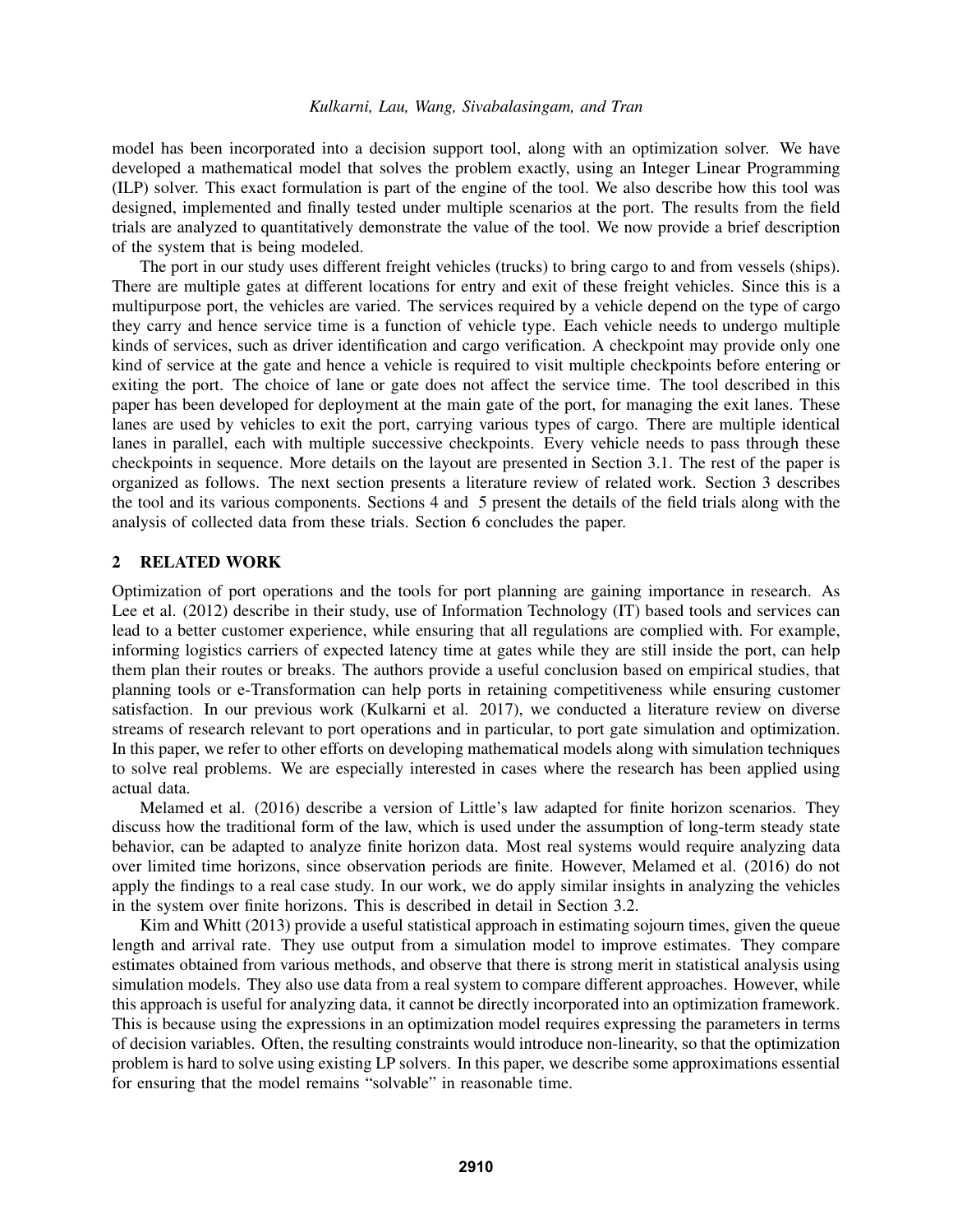## 3 TOOL DESIGN

This section discusses the design and implementation of our decision support tool for gate system operations. Figure 1 shows the various aspects of the tool at a glance.



Figure 1: Tool design at a glance.

The inputs to the system include the layout of the gate, existing scheduling policies, historical data on vehicle arrivals and service rates, and other inputs from field studies. The engine contains two blocks: the simulation and the optimization units. The discrete-event simulator is built using Java libraries. The Key Performance Indicators (KPIs) are the average time spent in the system (sojourn time) and average waiting time. The optimization component generates a schedule that gives the number of lanes to be open in each hour of the day. It is coded in Java and run using the CPLEX solver. The objective function is to minimize the resources used, that is, the number of open lanes, while ensuring that the sojourn time is within acceptable limits. The output from the simulation and optimization units can be viewed using the tool's visualization panels, where the various KPIs are organized in different categories. The visualization has been developed using Bootstrap for user interface (UI) elements such as buttons, date picker and sliders, Plotly for drawing diagrams and jQuery for communicating with the engine (back-end) and updating UI dynamically. The tool also allows users for performing various what-if scenarios, by varying different input conditions manually. Multiple scenarios can be analyzed together for comparison. Each component of this tool is now described in detail.

## 3.1 Simulation Functionality

The simulation unit is a discrete-event simulator developed in Java using queuing libraries. The model is intended to capture the structure and operational practices at the port gate, along with stochastic elements such as vehicle arrivals and service rates. Figure 2a shows a typical gate structure. The gate consists of multiple identical lanes in parallel, each with several checkpoints in series. The choice of a lane by the vehicle does not affect the service rates. The simulation not only captures the current layout of the port gate,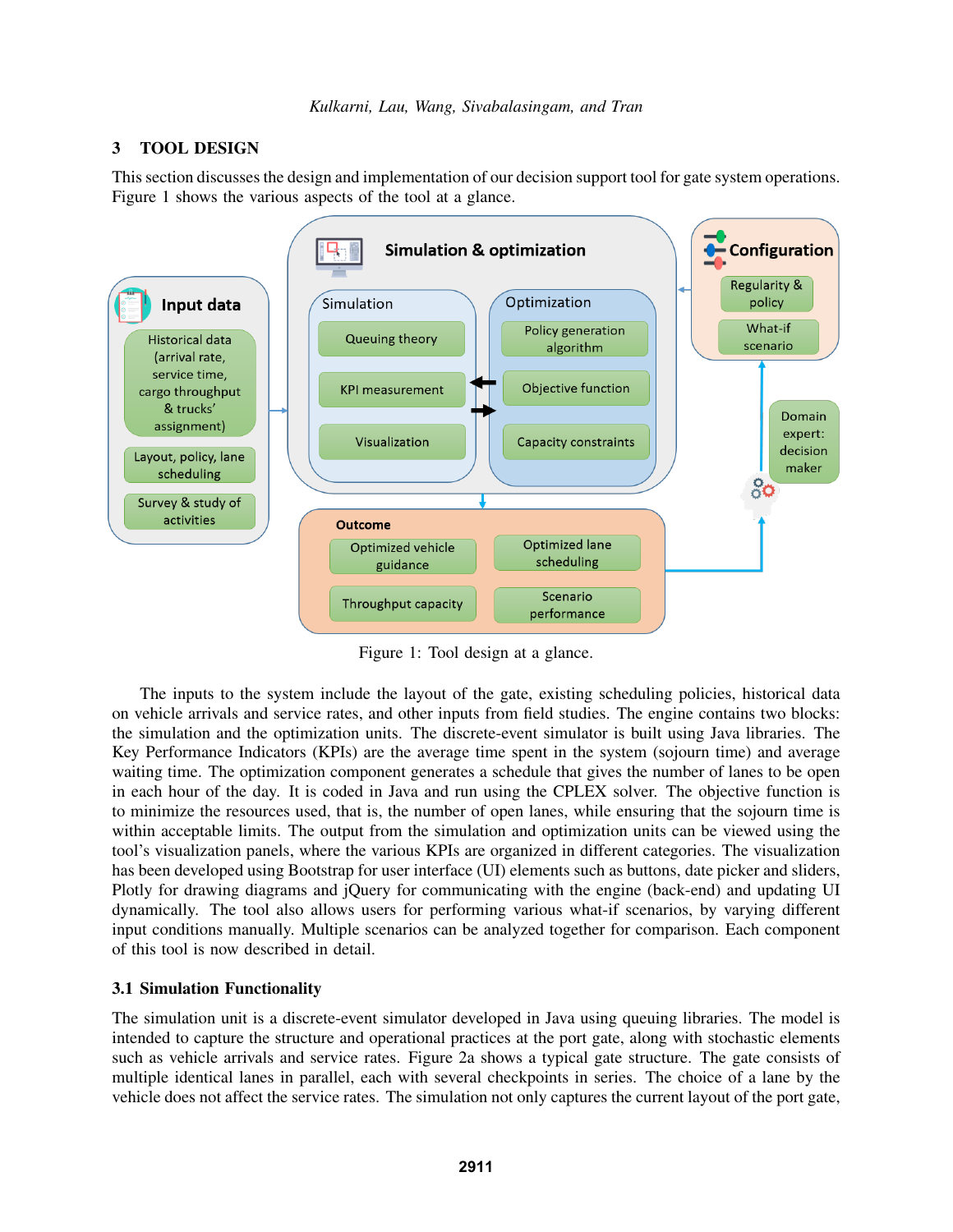but is also flexible enough to incorporate future changes, such as the number of checkpoints or number of lanes or the order of the checkpoints. This model is capable of being extended to simulate a larger, more



Figure 2: Gate structure and network of gates.

complex gate system as well, involving more than one gate. The multiple-gate system can be modeled as a network of gates, where vehicles may be required to enter another gate after exiting the previous gate, as shown in Figure 2b. This is useful for the port management to study and understand the impact of any planned infrastructural changes to the gate.

The simulator can work as a standalone functionality or in combination with the optimization unit, simulating the output of the optimizer. The optimizer has been integrated into the simulation framework to facilitate usage of common inputs of service and arrival parameters.

#### 3.2 Optimization Functionality

The second main component of the tool is the optimizer which solves the lane schedule optimization problem for a period of 24 hours, generating the number of lanes required to be open in each hour. The complexity lies in the fact that it is a multi-period problem where vehicles that do not finish their service in a given time period continue their service in the next subsequent time period. This section presents some discussion on the mathematical formulation. Details of how this model has been developed are beyond the scope of this paper, which focuses on how the techniques have been implemented as a tool and tested at an actual port.

The system under consideration is stochastic in terms of the arrival of different types of vehicles in each hour of the day and the service rate at the various checkpoints in the system. While these aspects are quite easily captured by the simulation model, suitable approximations need to be made in order to operate with an exact optimization model. The planning horizon is divided into 24 periods and the vehicle arrivals are approximately Poisson processes in each hour. Since the system is stochastic, it is impossible to know the precise number of vehicles in each hour or the exact service time of each vehicle. Therefore, in order to have a "solvable" mathematical model, an approximation of these two parameters are required. As mentioned previously, the optimization is a plug-in in the simulation environment and has access to the common inputs. We use the Random Number Generator (RNG) in the simulator to generate realizations of random variables that represent the stochastic arrival and service processes, for any given time period *t* in the planning horizon. This means, the optimization model is solved for a given number of vehicles of different types arriving in each hour, where the number is obtained by sampling from the distribution representing the stochastic arrival process. The formulation is now described in detail, starting with the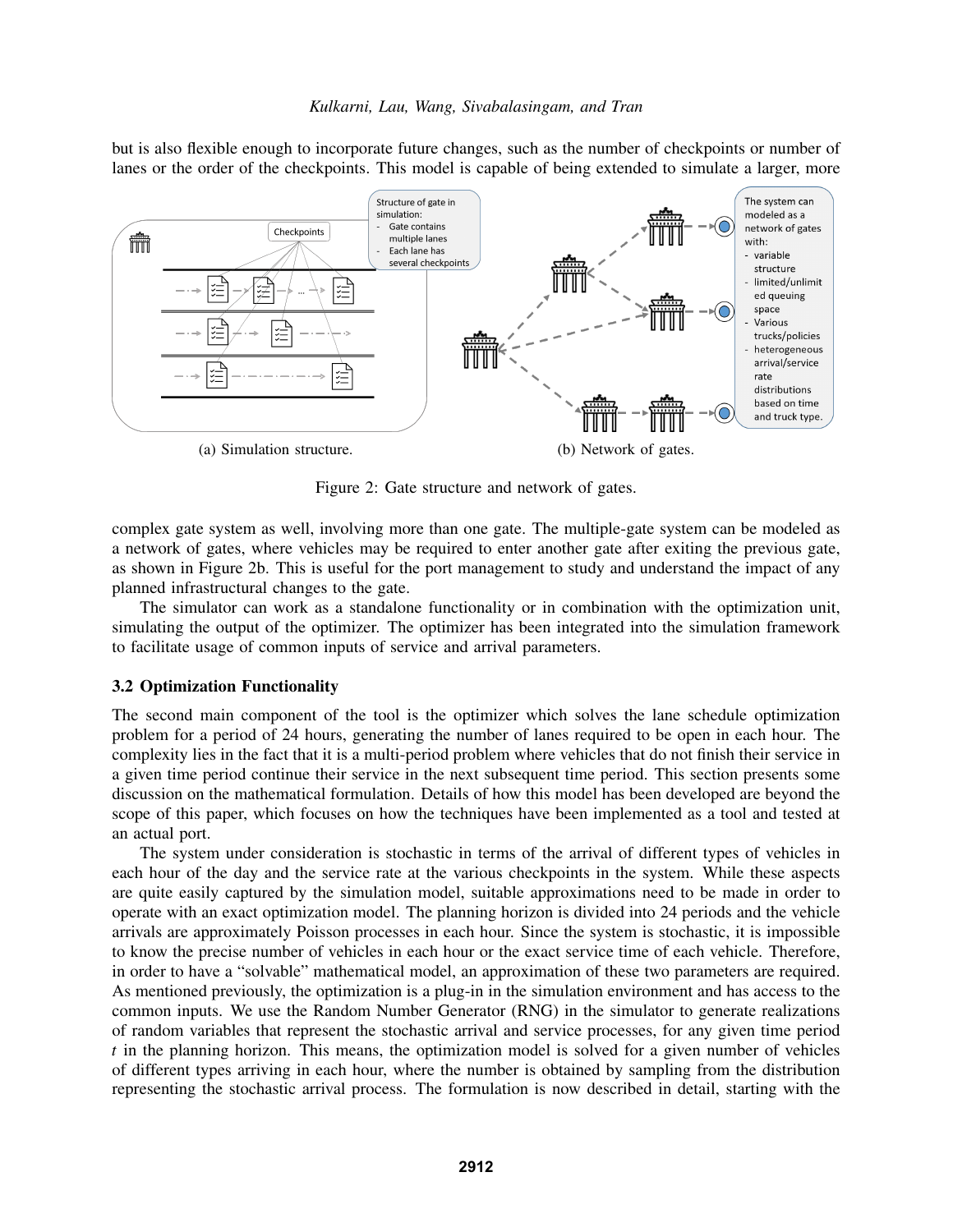| <b>Parameters</b> |                                         | <b>Decision Variables</b>     |                                                                        |  |
|-------------------|-----------------------------------------|-------------------------------|------------------------------------------------------------------------|--|
| $\beta_l$         | Cost of opening lane $l$                | $x_{tl}$                      | 1 when lane $l$ is open in time $t$ , and 0 otherwise                  |  |
| $\alpha_{t}$      | Penalty for unserved vehicle in time    | $\eta_{\scriptscriptstyle t}$ | Number of vehicles not served at the end of time $t$                   |  |
|                   |                                         |                               |                                                                        |  |
| $\lambda_{v}^{t}$ | Number of vehicles of type $\nu$ arriv- | $y_{tlvn}$                    | 1 if vehicle <i>n</i> of type $v$ is assigned to lane <i>l</i> in time |  |
|                   | ing in time $t(n)$                      |                               | $t$ , and 0 otherwise                                                  |  |
| $W^*$             | Acceptable sojourn time                 | $Z_{\nu}^{t}$                 | Sum of vehicles arriving in $t$ and unserved vehicles                  |  |
|                   |                                         |                               | from $t-1$                                                             |  |
| $W_{lt}$          | Average sojourn time in lane $l$ in     |                               |                                                                        |  |
|                   | time $t$                                |                               |                                                                        |  |

Table 1: Notations and symbols.

notation and symbols described in Table 1. The set of all lanes is *L*, set of time periods is *T* and set of vehicles is *V*.

$$
\min \sum_{t \in T} \sum_{l \in L} (\beta_l * x_{tl} + \alpha_t * \eta_t)
$$
 (1)

$$
\text{subject to } \sum_{l \in L} y_{tlvn} \le 1 \ \forall t \in T, v \in V, n = 1, \dots, Z_v^t \tag{2}
$$

$$
\sum_{l \in L} x_{tl} \ge 1 \ \forall t \in T,\tag{3}
$$

$$
\sum_{v \in V} \lambda_v^t - \sum_{l \in L, v \in V} \sum_{n=1}^{Z_v^t} y_{tlvn} = \eta_t \ \forall t \in T \tag{4}
$$

$$
Z_v^{t+1} = \lambda_v^{t+1} + \eta_t \ \forall v \in V, t \in T \tag{5}
$$

$$
W_{lt} \le W^* \,\,\forall t \in T, l \in L \tag{6}
$$

$$
\eta_t \geq 0 \,\,\forall t \in T \tag{7}
$$

$$
x_{tl}, y_{tlvn} \in \{0, 1\} \,\forall t \in T, l \in L, v \in V \tag{8}
$$

The objective function (1) minimizes the number of open lanes in each hour and penalizes the number of vehicles not served at the end of each time period. We consider all lanes to be identical and hence the operating cost of any lane is the same. However, to ensure that a minimum number of lanes are opened in each hour, we use  $\beta_l$ . For the first lane,  $\beta_1$  is 1, which ensures that it is always open. For each subsequent lane,  $\beta_l = 100 * \beta_{l-1}$ . Therefore, the cost of opening an additional lane when one lane is already open, is quite high (for modelling purposes). Compared to  $\beta_l$ , the values of  $\alpha_t$  are much smaller. This term penalizes any vehicles left without service in time period *t*. When the traffic is significantly low, for example, around early morning (1am-5am), the model is expected to open lesser lanes. During peak hour traffic, the model suggests a higher number of lanes. However, during intermediate traffic hours, there is a trade-off between opening new lanes versus allowing vehicles for carrying over into the next time period. The parameter  $\alpha_t$ is useful to control the model behaviour during such hours.

Constraint (2) ensures that each vehicle is assigned to at most one lane. Constraint (3) ensures that at least one lane is open in any given hour of the day. Constraints (4) and (5) count the number of vehicles that arrived in time period *t* but cannot be served and carried over to the next subsequent time period. Constraint (6) enforces that the average observed sojourn times are less than the system threshold for sojourn time for each lane.

We will now briefly describe how the sojourn times are approximated for each lane. From Gautam (2012), the expression for average queue length for an M/G/1 queue is obtained as shown in Equation (9)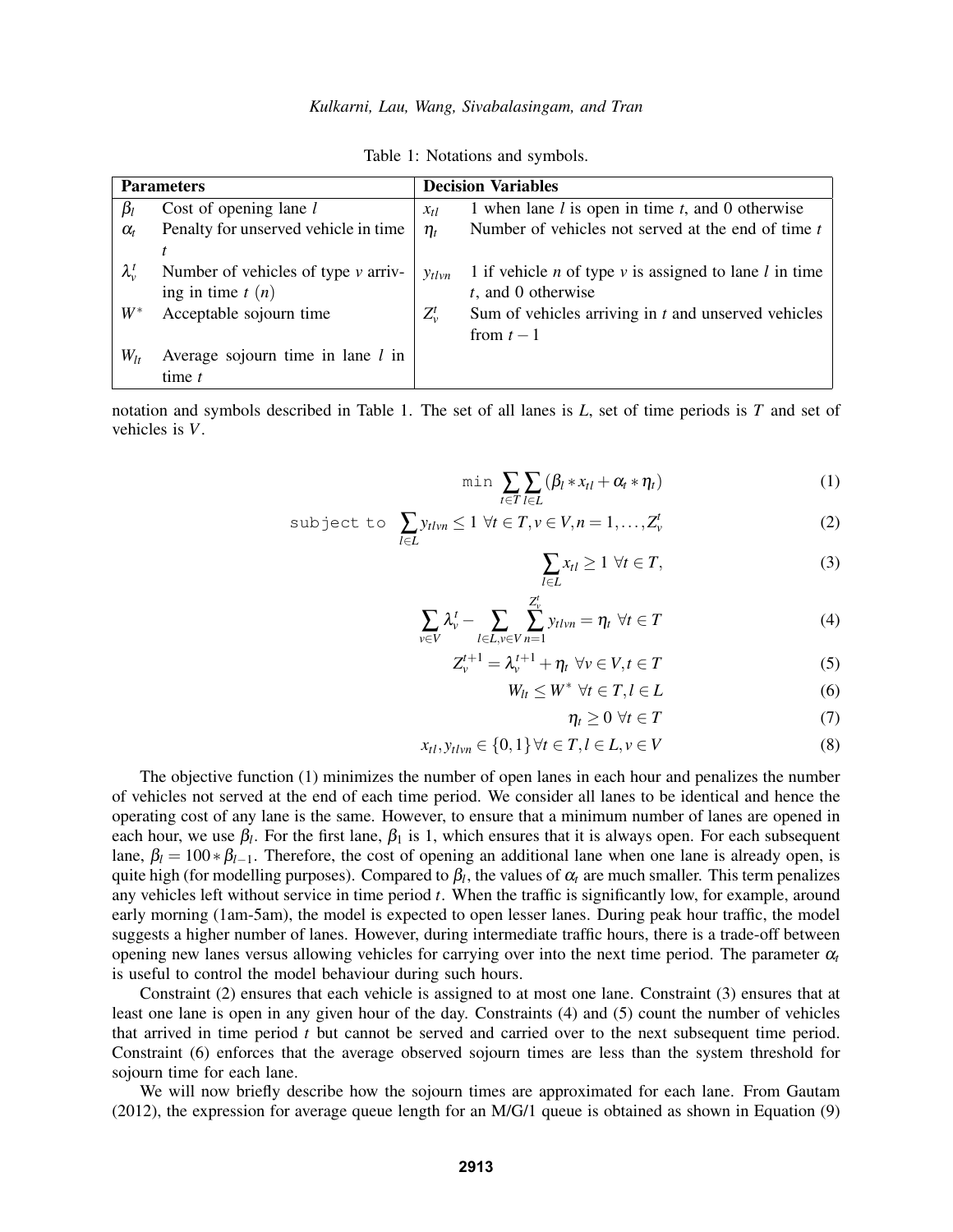where  $\lambda$  is the long run arrival rate,  $\rho = \frac{\lambda}{\mu}$  $\frac{\lambda}{\mu}$  is the utilization, mean service time is  $\frac{1}{\mu}$  with variance  $\sigma^2$ .

$$
L = \rho + \frac{\lambda^2}{2} \frac{\sigma^2 + \frac{1}{\mu^2}}{1 - \rho}
$$
 (9)

From Little's Law, it is known that  $W_{lt} = \frac{L_{lt}}{\lambda_{lt}}$  $\frac{L_{lt}}{\lambda_{lt}}$  in the long run. Combining the two formulas, the average sojourn time can be expressed in terms of parameters  $\lambda$  and  $\mu$  as shown below.

$$
W_{lt} = \frac{1}{\mu} + \frac{\lambda_{lt}}{2} \frac{(\sigma^2 + \frac{1}{\mu^2})}{1 - \rho_{lt}}
$$
(10)

In Equation (10),  $\lambda_{lt}$  represents the number of vehicles assigned to lane *l* in time *t* and  $\rho_{lt}$  is the utilization for lane *l*. Note that unlike  $\lambda$  the parameter  $\mu$  is not time-varying and is identical across lanes as well. Also, a single-server approximation is made to represent the multiple servers (checkpoints) in a lane. Since service time depends on vehicle type, the single-server approximation  $\frac{1}{\mu}$  depends on the mix of vehicles assigned to the lane.

Lastly, we end this discussion on optimization by presenting the ranges and some likely values for the parameters mentioned in the model in Table 2. For the output and intermediate parameters like  $\eta_t$  and  $Z^t$ , the values mentioned are summarized observations obtained after running the model, for the given weeks of trial. The range mentioned for  $\lambda_v^t$  is across all vehicle types. The ranges for individual vehicle types are in between this range.

Table 2: Likely values for model parameters.

| <b>Sets</b> |                                | <b>Parameters</b> |                           | Intermediate ranges |                                                                 |  |
|-------------|--------------------------------|-------------------|---------------------------|---------------------|-----------------------------------------------------------------|--|
|             | $L \mid 1,\ldots,6$            |                   |                           |                     | $W^*$   5,, 10 min    $\lambda_v^t$   1,, 100 (for different v) |  |
|             | 1, $\ldots$ , 24    $\alpha_t$ |                   | $\vert 1,\ldots,10 \vert$ |                     | $  0, \ldots, 20$                                               |  |
|             |                                |                   |                           |                     | $10, \ldots, 250$                                               |  |

### 3.3 Role of Queuing Theory and Simulation

While simulation is useful in performing what-if analyses, in order to get recommendations for lane schedules, an optimization framework is required. To capture and integrate the parameters related to waiting, service, and arrivals within the optimization model, we use queuing theory as described in the sections so far. To make this model computationally efficient, certain approximations are made, so that closed form queuing expressions can be used. This helps to ensure that the mathematical formulation remains linear, thereby increasing computational tractability. However, in reality, the system is not M/G/1. It consists of multiple checkpoints (servers) in each lane. Further, there is a finite space between the checkpoints, where vehicles may wait. Capturing a system with multi-class non-homogeneous Poisson arrivals and multiple sequential servers with spaces in between them using analytic expressions is extremely challenging and also results in highly non-linear expressions. These effects have been modeled with relative ease in the simulation framework. Hence the role of queuing theory is to efficiently find solutions (lane schedules) while making suitable approximations, and the role of simulation is to evaluate the efficacy of these solutions (as well as other scenarios) against the 'real' system.

The process of validating results using simulation is now briefly described. The lane schedule from the optimization model is tested by using it as an input in the simulation model along with the expected vehicle arrival patterns obtained from historical data inference. Given the various sources of stochasticity (service times at multiple checkpoints and arrival rates for different types of vehicles) as well as the finite spaces in between servers for waiting, the solution robustness is checked by running the simulation over multiple replications. The waiting times reported by the tool are averages obtained over these multiple replications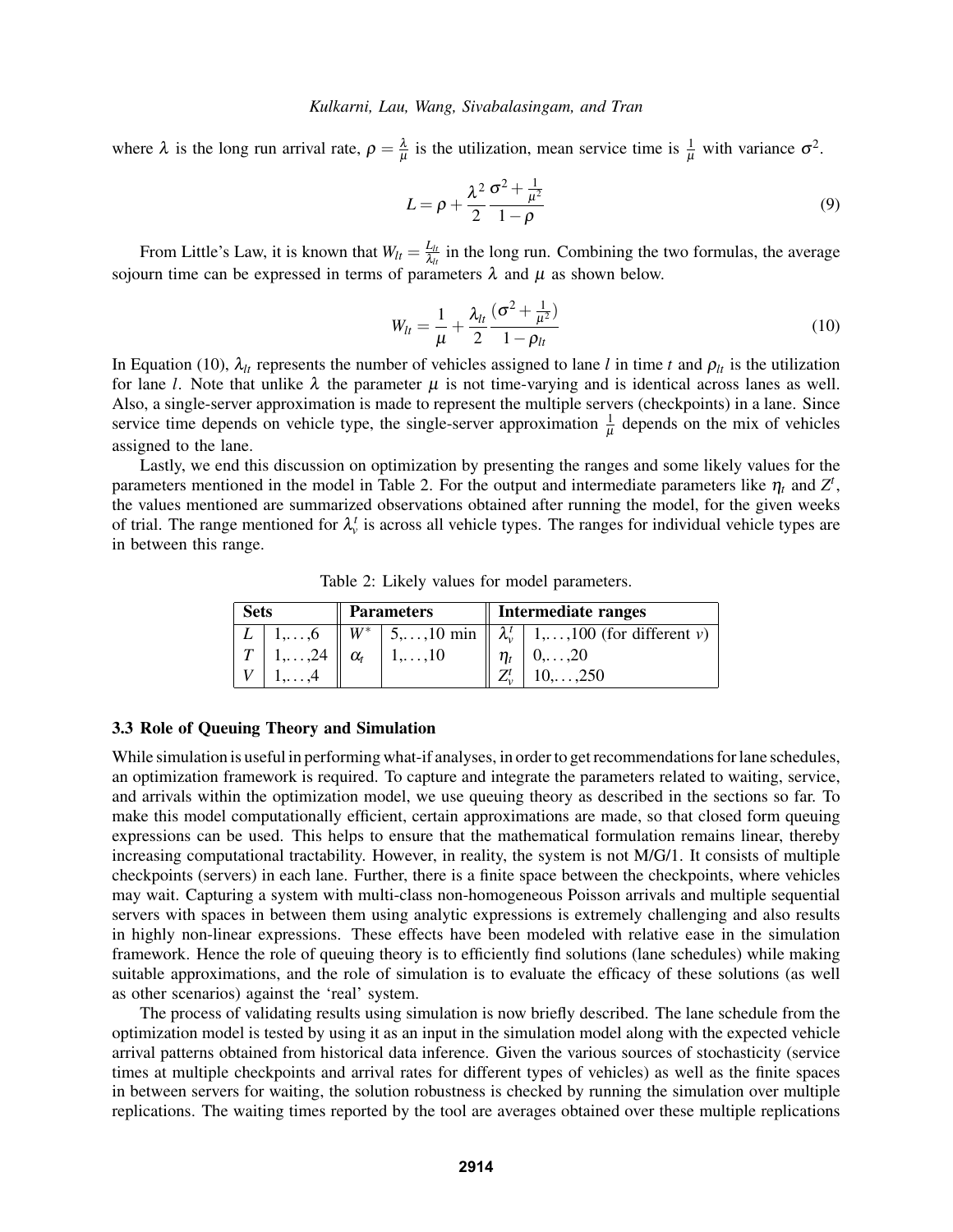on multiple runs. This analysis then allows the user for viewing expected hourly performance. In case the users are not satisfied by the expected waiting times in a particular hour, they have the option of making manual edits to the schedule in that hour. Following this, the modified schedule may be simulated again, to ensure that the desired performance is obtained in each hour.

The third main component of the tool is the KPI calculation and visualization. An analysis dashboard is developed for this purpose. This is described in the next subsection.

### 3.4 Analysis Dashboard

An important feature of any simulation tool is capturing the performance metrics for comparison and analysis. As mentioned earlier, the sojourn time of vehicles is an important metric. There are four main panes on the tool's panel. The first one gives the summary of vehicles that were simulated over 24 hours under this scenario. The vehicles are arranged by vehicle type. The second pane gives a visual display of sojourn times for each lane over 24 hours. A darker red or pink color indicates higher sojourn times. The third pane displays the lane operations schedule that was simulated in this scenario, indicating how many lanes were open in each hour. Finally, the last pane shows the sojourn times. The default view shows the average sojourn time in each hour for all vehicles in the system. The user has the option of selecting a particular vehicle type to view the average sojourn time experienced by vehicles of the particular type. For example, the tool allows the user for seeing the average time spent by vehicles of type T1 in the system. Examples of these data are shown as part of the analysis of field trials in the subsequent sections.

## 4 FIELD TRIAL

We conducted a field trial in a local port to verify our system. Firstly, the simulation module was tested, by observing how effectively the tool captured the system behavior, given the input data. Secondly, a lane management schedule, indicating the number of lanes open in any given hour, was generated by the optimization tool based on observed and simulated behavior for a week. The schedule was recommended to the planner for ground execution and the performance of the schedule was quantified based on the average time in system for different vehicle types, as well as the number of lanes used for the trial period. The trials were carried out in two phases. In the first phase, the users (gate planners) were assisted in operating the tool. The second phase of the trial involved independent use of the tool by the operators. Both these trials are described next.

## 4.1 Assisted Field Trial

This trial was carried out over four days of two successive weeks. The data from the first week were used to create the baseline scenario, based on which recommendations were generated using the optimization tool for the second week. The KPI were observed over both weeks to test the effectiveness of the recommendations. Two days (referred to as Day 1 and Day 2) of each week were selected as days of observation, since prior data analysis revealed higher traffic on these days of the week. After the data collection from survey for two days of week 1, the data were analyzed and compared with the historically available data for the same period. It was observed that the current demand patterns at the port were higher than the historical values. Particularly, there was a higher traffic of T1 vehicles than usual. The input to the simulation was based on the current traffic trend, not the historical values. No records are available for service times at certain checkpoints. The simulation tool works on the service times based on surveys conducted over different months in 2017. During the current trial, these values were observed again, to check for any substantial changes in service behavior. It was noticed that while most values remained close to previously noted values, the service times for T2 and T3 did show changes. These values were modified to reflect the current practices.

After updating the inputs to the simulation model and verifying that current demand patterns were represented as accurately as possible, the tool was then used to generate schedule recommendations. These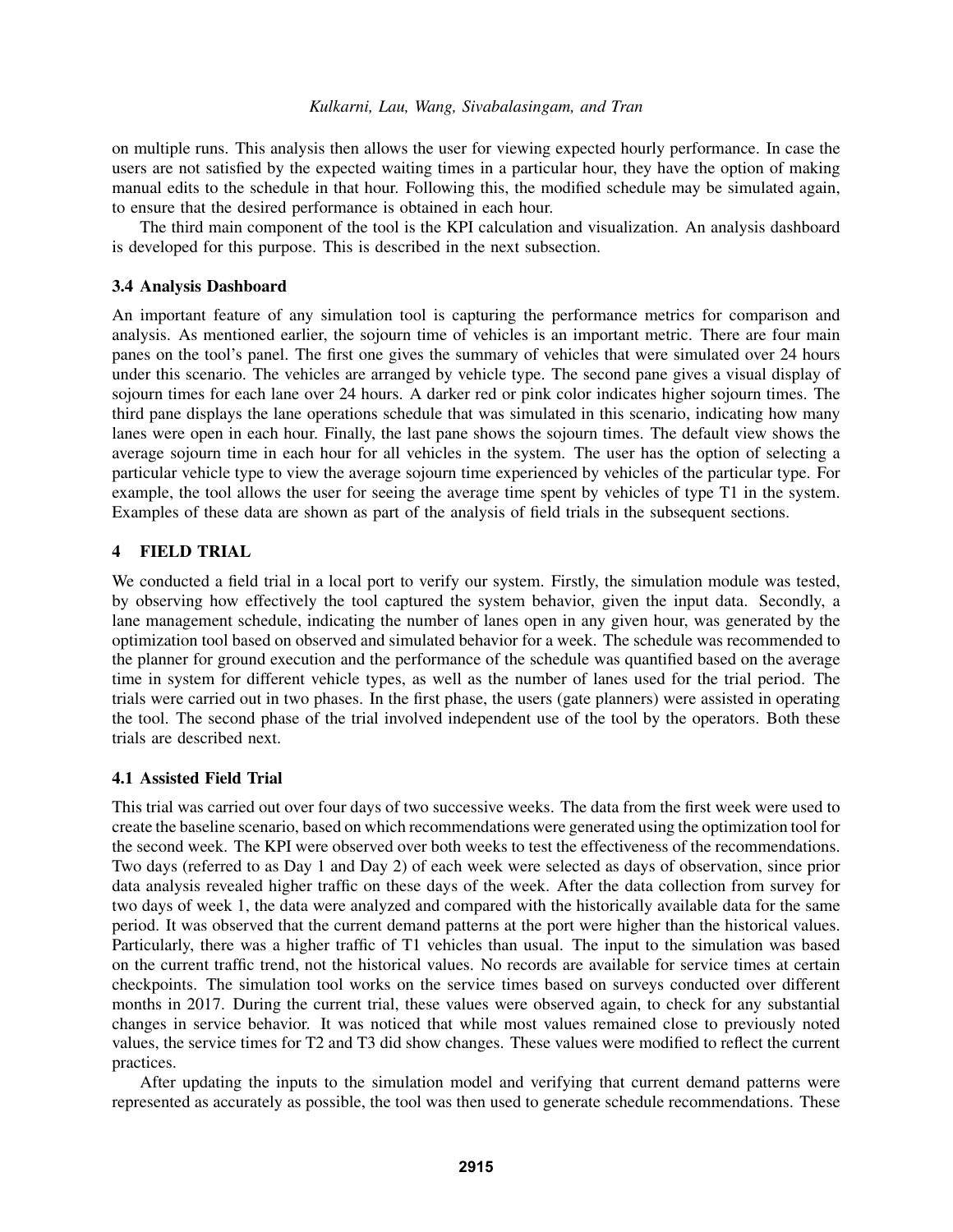recommendations were forwarded to the users, who implemented them for the second week of the trial. After running the optimization model, the tool gave recommendations for lane opening and closing. These recommendations were then simulated multiple times to ensure that the average time in system is less than or equal to 5 minutes for any hour of the day. The tool further allows for manually improvising on the recommended schedule to reduce waiting time for certain hours of the day or to incorporate any operational features that are not in the current model. For example, certain checkpoint operators prefer to have a partial lunch hour between 1pm and 2pm. This was manually incorporated into the optimization-recommended schedule and thoroughly tested to meet system requirements. The recommendations were only generated for the hours of 8am–4pm due to the limitation on availability of volunteers for observation.

### 4.2 Analysis of Assisted Field Trial

In the first part of this section, we present the results from paired t-testing. For the given study, there were two sessions of observations on each day: morning (M) and afternoon (A). Around 400 vehicles were surveyed on each day. Also, as previously mentioned, there are 4 vehicle types under consideration. The data are sorted into categories based on observation session and vehicle type. Since it is impossible to compare values for each individual vehicle, averages for each "vehicle type-session" are compared instead. The data for Day 1 and Day 2 of week 1 are paired with the respective Day 1 and Day 2 of week 2. Table 3 shows the sorting of data and pairing of the days for testing.

| <b>Vehicle</b> | Average sojourn time (sec) |                             | <b>Difference</b> | Average sojourn time (sec) | <b>Difference</b>                |             |
|----------------|----------------------------|-----------------------------|-------------------|----------------------------|----------------------------------|-------------|
| and slot       |                            | Day 1-Week 1   Day 2-Week 2 | $d_1 - d_2$       |                            | Day 1-Week $2 \mid$ Day 2-Week 2 | $d_1 - d_2$ |
| $T1 - M$       | 31                         | 31                          |                   | 25                         | 30                               | $-5$        |
| $T1 - A$       | 28                         | 21                          |                   | 26                         | 21                               |             |
| $T2 - M$       | 171                        | 123                         | 48                | 165                        | 149                              | 16          |
| $T2 - A$       | 141                        | 171                         | $-30$             | 199                        | 199                              | $\Omega$    |
| $T3 - M$       | 335                        | 252                         | 83                | 289                        | 208                              | 81          |
| $T3 - A$       | 184                        | 179                         | 5                 | 227                        | 167                              | 60          |
| $T4 - M$       | 294                        | 218                         | 76                | 163                        | 181                              | $-18$       |
| T4 - A         | 161                        | 103                         | 58                | 104                        | 86                               | 18          |

The null hypothesis for this test is that any difference in observations from the weeks can be attributed to chance. That is, the data in week 2 are not significantly different from the data in week 1. The level of significance  $(\alpha)$  for this test is 0.05. The p-values obtained were higher than 0.05. Therefore, the conclusion is that any difference in observation is likely due to chance and the difference in data is not statistically significant. This test helps us establish that the reduction in lane-hours did not worsen the system performance. Table 4 shows the comparison of recommended schedules with default operating practices. From the discussion so far, we have obtained that the difference in average sojourn times was not statistically significant. We further see that the recommended schedules use fewer hours to obtain this performance, and hence are more efficient than the default.

|  | Table 4: Tool recommended schedule. |
|--|-------------------------------------|
|--|-------------------------------------|

| <b>Regular</b>    | Recommended schedule from 8am-4pm |                                   |             |                         |  |  |
|-------------------|-----------------------------------|-----------------------------------|-------------|-------------------------|--|--|
| <b>Lane-hours</b> |                                   | Day of week   Proposed lane-hours | $\%$ saving | Sojourn time difference |  |  |
| 24                | Day 1                             |                                   | 12.5        | not significant         |  |  |
| 24                | Day 2                             |                                   | 12.5        | not significant         |  |  |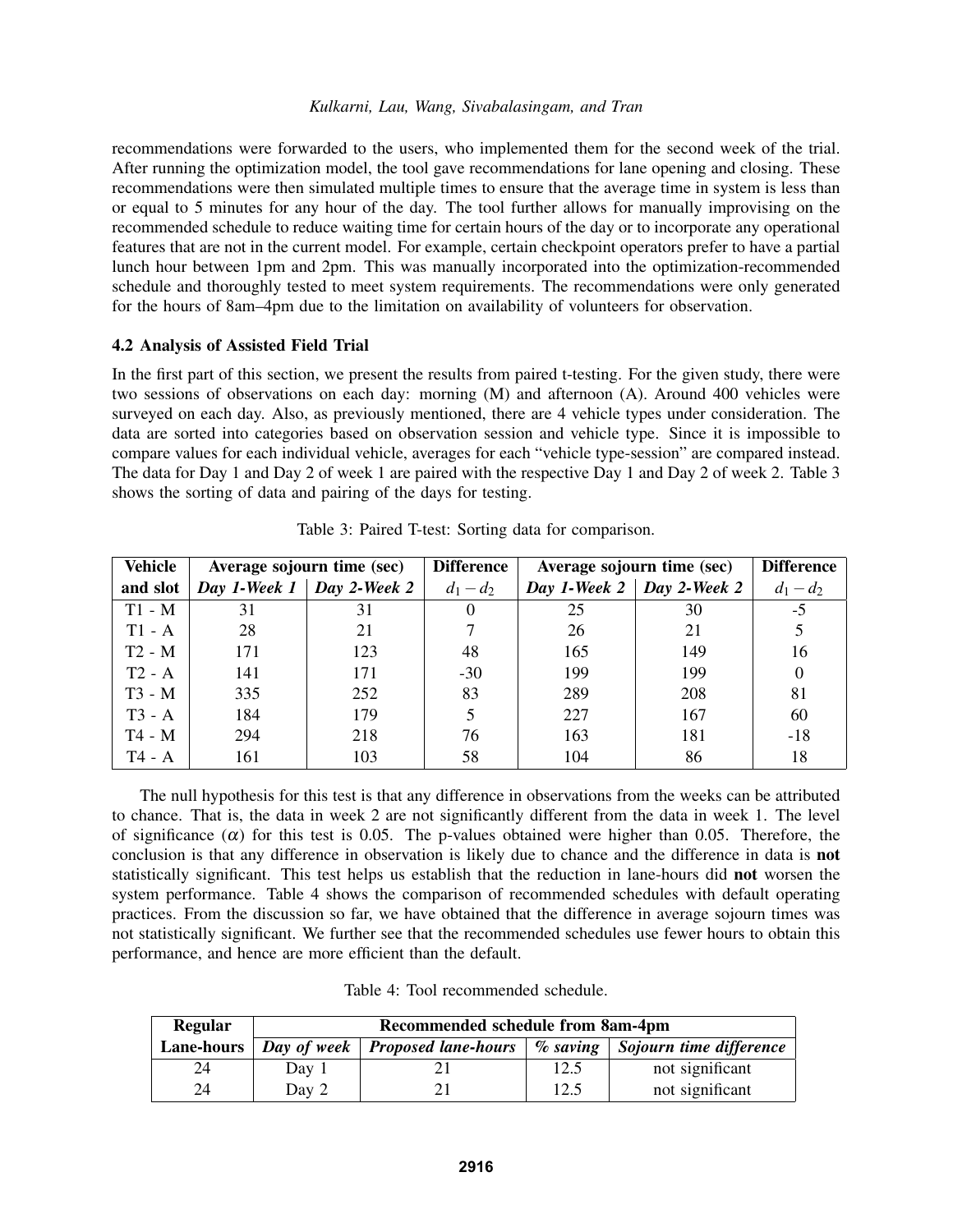Although the results of statistical testing indicate that the observations over two weeks are not statistically different, visual inspection of data hinted that the values for Day 2 in week 2 are less than the corresponding values in week 1. We ran simulation experiments to understand this change better. Apart from the reduced lane-hour schedule, the recommendation for Day 2 also included shifting the lunch hour from the usual 1–2pm slot to 12–1pm instead. The simulation runs were set up as follows. Each simulation run was for 30 virtual days and 10,000 replications. For each scenario, 30 such simulation runs were performed. The average sojourn time obtained at the end of these 30 runs is reported in this section. For a given schedule, two different scenarios were tested; one with the lunch hour from 1–2pm and the other with the lunch hour moved to 12–1pm. In Figures 3a and 3b, the darker columns indicate the average time in system for vehicles observed for the schedule without shifting the lunch hour (default).



Figure 3: Peak hour sojourn times.

The grey columns show the average time in system after moving the lunch hour (recommended). It is clear from the figures that minor shifts in lunch hours can bring down the average sojourn times around that time. This effect is higher for certain vehicle types. This was an important takeaway from the trial, since it showed that even if the total numbers of lane-hours are similar, impact can be obtained by rescheduling breaks.

## 5 INDEPENDENT FIELD TRIAL

In the second phase of the field trial, the tool was used by the user independently who had been trained on tool operations in generating schedules, importing new data, manipulating inputs, and using the analysis dashboard. This trial was conducted for a period of one week. The week of trial was a low-demand period for the port and hence expected traffic was less than normal. However, different days of the week allowed for experimenting with various scenarios. While three of the five days were regular days with normal operations, the gate operators decided to schedule planned maintenance activities on two days. Historical data analysis has shown that traffic is not uniform across the week; the two days chosen for maintenance were expected to have higher traffic as compared to other days. However, due to availability of maintenance staff, the downtime had to be scheduled on the relatively higher traffic days. This was useful in testing the tool's capabilities of helping understand impact of planned downtime.

#### 5.1 Analysis of Independent Trial

We report the results obtained from the one week of trial. The baseline for comparison are the data from the previous week, since historical analysis and current trend study showed that these two weeks are likely to experience similar demand. The default lane schedules are the operational schedules that were used in the previous week. A discussion with the users confirmed that if not for the tool recommendations, they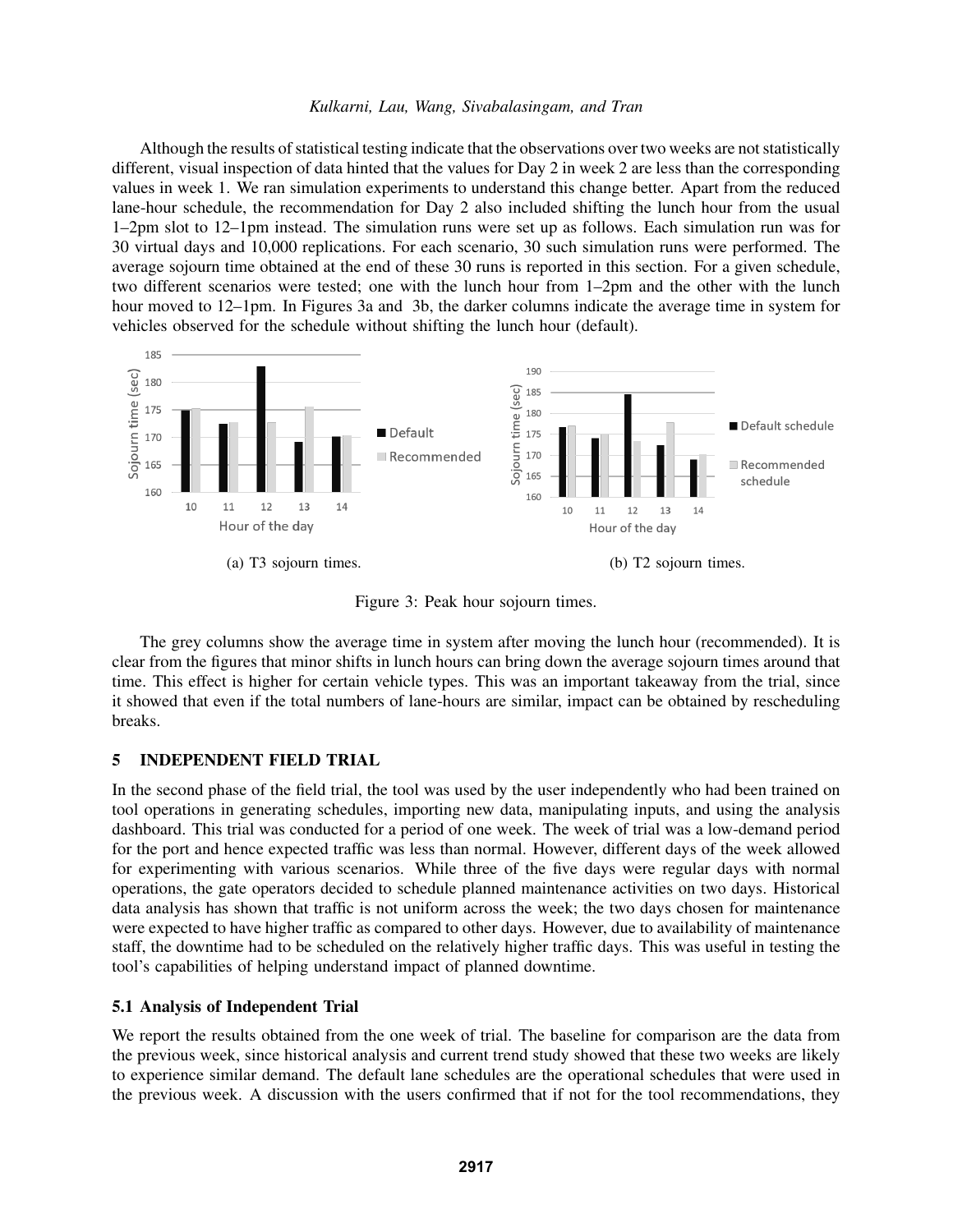were likely to use the same schedules in the current week as well. While analyzing each day, three main metrics were compared between the two weeks: the number of open lanes, the vehicles arrivals, and the average sojourn time. Figures 4a and 4b show the analysis where operating schedules and vehicle arrivals are compared for the two Mondays. It is observed that the vehicle arrivals (or demand patterns) are fairly similar in both cases, validating the assumptions made by the user. The actual values have been re-scaled for confidentiality.



Figure 4: Comparison of simulation inputs.

Figures 5a and 5b show the comparison between the average sojourn times over 24 hours. It is observed visually that for the trial week, there are fewer peaks of sojourn time. However, this could also be attributed to the slight variation in demand patterns. Overall, the more reliable metric once again is that the difference in observations are not statistically significant. Similar analyses were performed for all days of the week and the tool was able to recommend schedules that were more efficient, without affecting service levels.



Figure 5: Analysis of average sojourn time from simulation.

Table 5 shows the summary of the schedule recommendations for the week of the trial. The days of

| <b>Regular</b> | Day of | <b>Proposed</b> |             |                     | Sojourn time    |
|----------------|--------|-----------------|-------------|---------------------|-----------------|
| Lane-hours     | week   | lane-hours      | $\%$ saving | <b>Type</b>         | difference      |
| 48             | Day 1  | 40              | 16.6        | Regular             | not significant |
| 48             | Day 2  | 42              | 12.5        | Regular             | not significant |
| 44             | Day 3  | 42              | 4.5         | Planned maintenance | not significant |
| 44             | Day 4  | 42              | 4.5         | Planned maintenance | not significant |
| 52             | Day 5  | 44              | 15.4        | Regular             | not significant |

Table 5: Schedules generated by the user.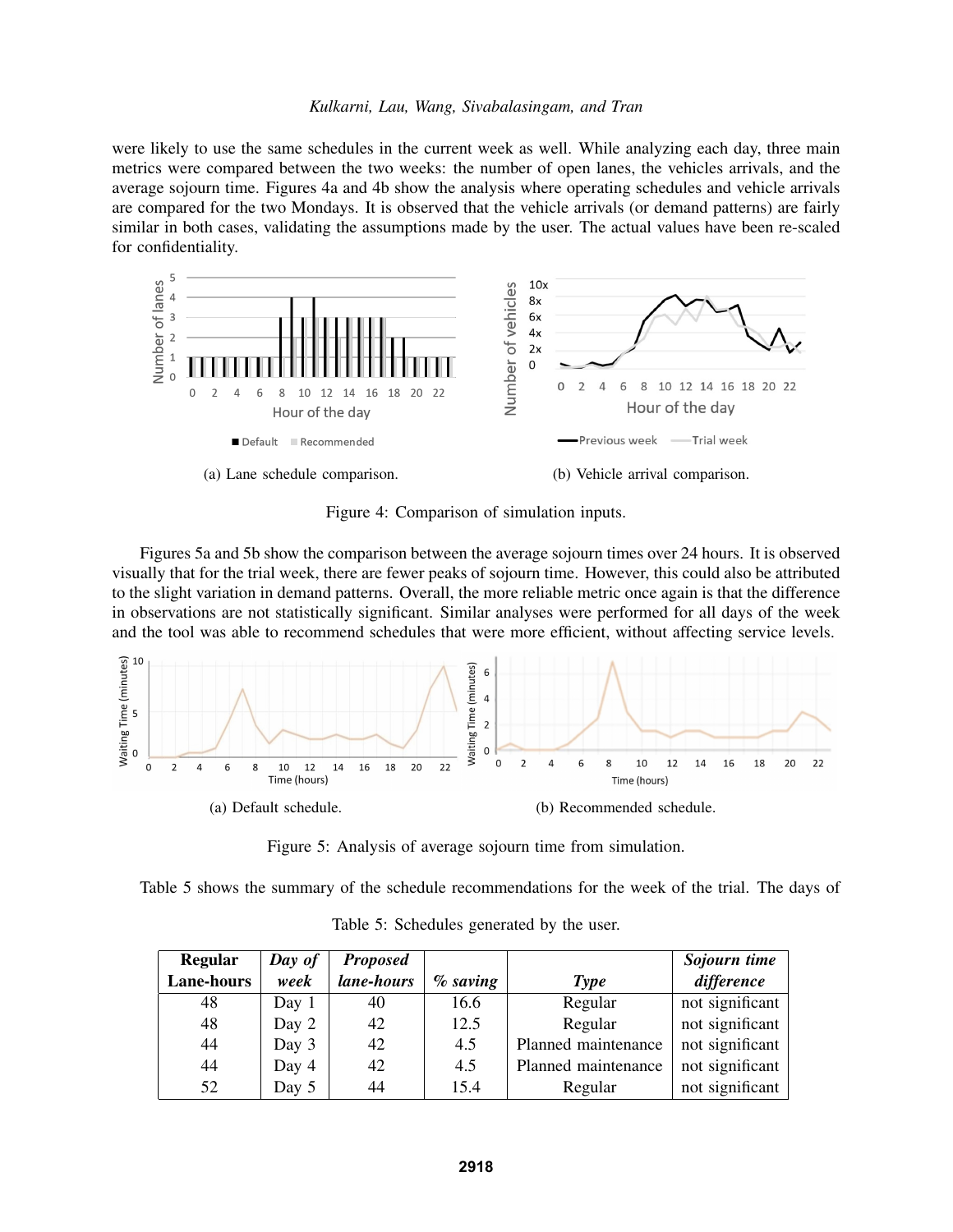the week are numbered and presented out of order for confidentiality. Around 100 vehicles were surveyed during peak hours on each day. As is seen, the proposed schedules always recommended less lane-hours than the default operating practice. Day 1 recorded the highest resource saving of 16.6%.

### 5.2 Analysis of Planned Maintenance

This second phase of trial allowed for experimenting with planned downtime. This gave the user multiple options: either to manually enter a schedule and check for consequences without using optimization, or obtain an optimized solution and make manual adjustments to reflect the planned downtime. In either case, this is an iterative process, where the user fine-tunes the schedule. We had two such sessions where downtime was planned: Day 3 morning and Day 4 afternoon. We present the analysis of the Day 4 session. Figure 6 shows the average sojourn times evaluated by the tool after taking into account the planned downtime, along with the schedule and vehicle arrivals expected. The user had chosen to use the optimization feature and then manually close the lanes under maintenance. The planned downtime was between 1–4pm. The tool showed that high waiting times of 15–20 minutes may be expected between 2–3pm. It was observed that 13 vehicles experienced high waiting between 2–3pm (above 5 minutes).



Figure 6: Average sojourn times for Day 4.

At least 5 vehicles waited for 10 or more minutes and the worst sojourn time observed was 20.43 minutes. The impact of the lane closure reduced significantly after 3pm, finally achieving required service levels around 3.30pm. This observed performance closely matched the scenario analysis by the tool and hence the user was able to prepare in advance for the situation. This was evident by the actions taken by the gate operators: knowing beforehand that vehicles could end up waiting 15–20 minutes during 2–3pm, they had prepared an additional lane in another area to facilitate service of certain vehicle types, so that long queue build could be tackled if needed.

#### 6 CONCLUSION

The objective of this study was to develop a decision support tool for gate operators at a multi-purpose port. A simulation-optimization based tool was designed and implemented to suggest lane operating schedules based on demand and service patterns. Two rounds of field trials were conducted to gauge the impact and usability of the tool. The tool was able to provide recommendations that were more efficient than default practices, by suggesting less use of resources (lanes). Statistical testing ensured that service level was not adversely affected by reduction of resources. The tool also helped evaluate downtime scenarios, enabling the user to plan for unavoidable queues in advance.

## 7 FUTURE WORK

This tool and solution framework have been successfully adapted to suit the port operations. Work is ongoing to generalize the framework for other related applications such as airport immigration or fast food